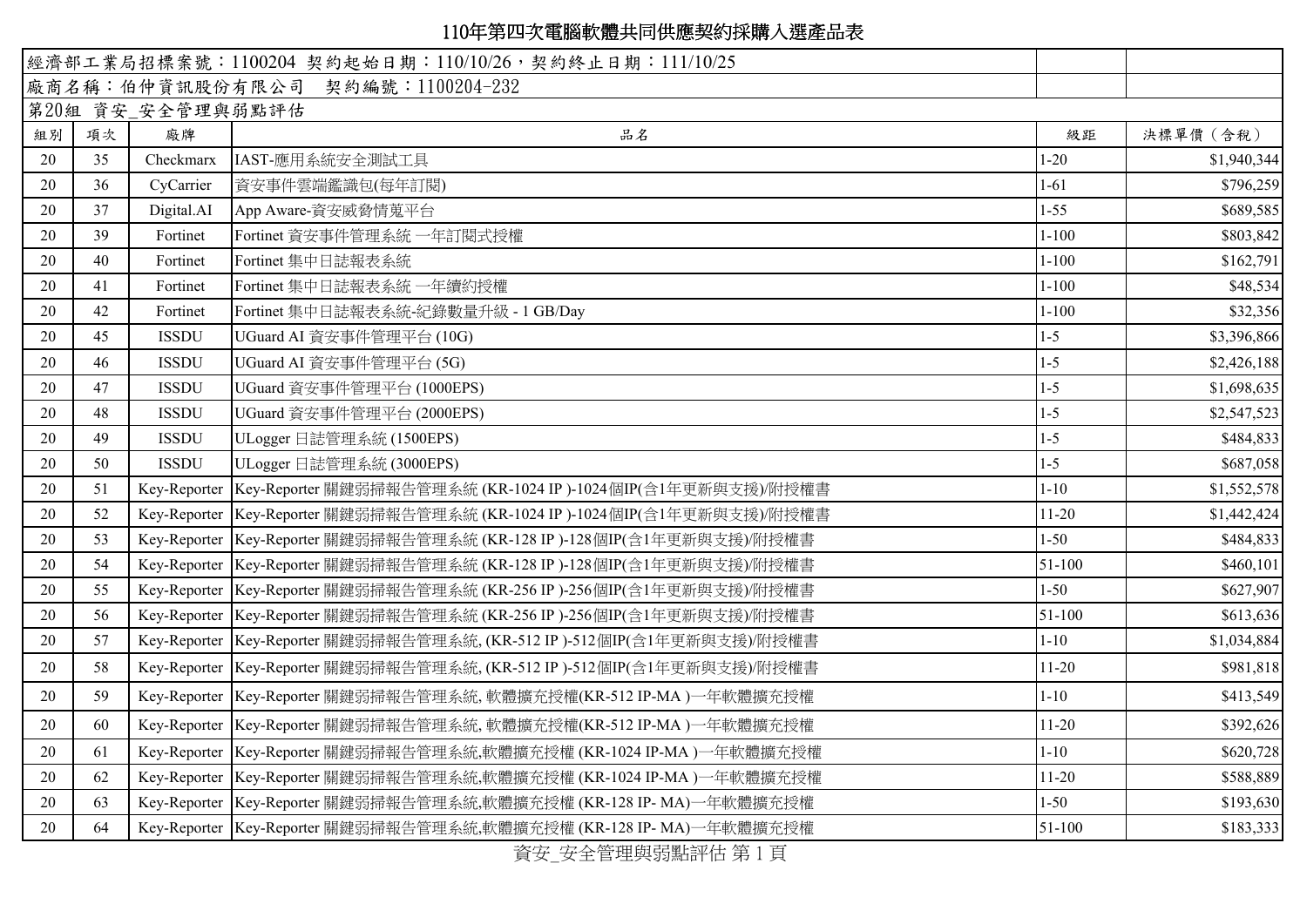|    |    |                   | 經濟部工業局招標案號: 1100204 契約起始日期: 110/10/26, 契約終止日期: 111/10/25                  |           |             |
|----|----|-------------------|---------------------------------------------------------------------------|-----------|-------------|
|    |    |                   | 廠商名稱:伯仲資訊股份有限公司 契約編號:1100204-232                                          |           |             |
|    |    | 第20組 資安_安全管理與弱點評估 |                                                                           |           |             |
| 組別 | 項次 | 廠牌                | 品名                                                                        | 級距        | 決標單價 (含稅)   |
| 20 | 65 |                   | Key-Reporter Key-Reporter 關鍵弱掃報告管理系統,軟體擴充授權 (KR-256 IP-MA)一年軟體擴充授權        | $1 - 50$  | \$258,342   |
| 20 | 66 |                   | Key-Reporter Key-Reporter 關鍵弱掃報告管理系統,軟體擴充授權 (KR-256 IP- MA)一年軟體擴充授權       | 51-100    | \$245,152   |
| 20 | 67 |                   | Key-Reporter Key-Reporter 關鍵弱掃報告追蹤管理系統, 軟體擴充授權(KR-1024 IP-MA)一年軟體擴充授權     | $1 - 10$  | \$633,974   |
| 20 | 68 |                   | Key-Reporter Key-Reporter 關鍵弱掃報告追蹤管理系統, 軟體擴充授權(KR-1024 IP-MA)一年軟體擴充授權     | $11-20$   | \$602,020   |
| 20 | 69 |                   | Key-Reporter Key-Reporter 關鍵弱掃報告追蹤管理系統, 軟體擴充授權(KR-128 IP-MA)一年軟體擴充授權      | $1-40$    | \$197,776   |
| 20 | 70 |                   | Key-Reporter Key-Reporter 關鍵弱掃報告追蹤管理系統, 軟體擴充授權(KR-128 IP-MA)一年軟體擴充授權      | $41 - 60$ | \$186,869   |
| 20 | 71 |                   | Key-Reporter Key-Reporter 關鍵弱掃報告追蹤管理系統, 軟體擴充授權(KR-256 IP-MA)一年軟體擴充授權      | $1 - 20$  | \$263,600   |
| 20 | 72 |                   | Key-Reporter Key-Reporter 關鍵弱掃報告追蹤管理系統, 軟體擴充授權(KR-256 IP-MA)一年軟體擴充授權      | $21-40$   | \$250,505   |
| 20 | 73 |                   | Key-Reporter Key-Reporter 關鍵弱掃報告追蹤管理系統, 軟體擴充授權(KR-512 IP-MA)一年軟體擴充授權      | $1 - 10$  | \$422,649   |
| 20 | 74 |                   | Key-Reporter Key-Reporter 關鍵弱掃報告追蹤管理系統, 軟體擴充授權(KR-512 IP-MA)一年軟體擴充授權      | $11 - 20$ | \$401,010   |
| 20 | 75 |                   | Key-Reporter Key-Reporter 關鍵弱掃報告追蹤管理系統(KR-1024 IP)-1024個IP(含一年更新與支援)/附授權書 | $1 - 10$  | \$1,588,170 |
| 20 | 76 |                   | Key-Reporter Key-Reporter 關鍵弱掃報告追蹤管理系統(KR-1024 IP)-1024個IP(含一年更新與支援)/附授權書 | $11 - 20$ | \$1,475,354 |
| 20 | 77 |                   | Key-Reporter Key-Reporter 關鍵弱掃報告追蹤管理系統(KR-128 IP)-128個IP(含一年更新與支援)/附授權書   | $1-40$    | \$495,450   |
| 20 | 78 |                   | Key-Reporter Key-Reporter 關鍵弱掃報告追蹤管理系統(KR-128 IP)-128個IP(含一年更新與支援)/附授權書   | $41 - 60$ | \$469,697   |
| 20 | 79 |                   | Key-Reporter Key-Reporter 關鍵弱掃報告追蹤管理系統(KR-256 IP)-256個IP(含一年更新與支援)/附授權書   | $1 - 20$  | \$627,907   |
| 20 | 80 |                   | Key-Reporter Key-Reporter 關鍵弱掃報告追蹤管理系統(KR-256 IP)-256個IP(含一年更新與支援)/附授權書   | 21-40     | \$627,273   |
| 20 | 81 |                   | Key-Reporter Key-Reporter 關鍵弱掃報告追蹤管理系統(KR-512 IP)-512個IP(含一年更新與支援)/附授權書   | $1 - 10$  | \$1,057,634 |
| 20 | 82 |                   | Key-Reporter Key-Reporter 關鍵弱掃報告追蹤管理系統(KR-512 IP)-512個IP(含一年更新與支援)/附授權書   | $11-20$   | \$1,004,040 |
| 20 | 83 | Key-Reporter      | 關鍵源碼檢測模組(10萬行以內)                                                          | $1 - 10$  | \$80,384    |
| 20 | 84 | Key-Reporter      | 關鍵源碼檢測模組(10萬行以內)                                                          | $11 - 20$ | \$76,263    |
| 20 | 85 | Key-Reporter      | 關鍵源碼檢測模組(10萬行以內),一年擴充授權                                                   | $1 - 10$  | \$31,850    |
| 20 | 86 | Key-Reporter      | 關鍵源碼檢測模組(10萬行以內),一年擴充授權                                                   | $11 - 20$ | \$30,202    |
| 20 | 87 | Key-Reporter      | 關鍵源碼檢測模組(50萬行以內)                                                          | $1 - 10$  | \$145,096   |
| 20 | 88 | Key-Reporter      | 關鍵源碼檢測模組(50萬行以內)                                                          | $11 - 20$ | \$136,869   |
| 20 | 89 | Key-Reporter      | 關鍵源碼檢測模組(50萬行以內),一年擴充授權                                                   | $1 - 10$  | \$57,634    |
| 20 | 90 | Key-Reporter      | 關鍵源碼檢測模組(50萬行以內),一年擴充授權                                                   | $11 - 20$ | \$54,545    |
| 20 | 91 | Kryptowire        | Kryptowire Mobile App行動安全檢測 - 一年授權                                        | $1 - 25$  | \$1,516,684 |

資安\_安全管理與弱點評估 第 2 頁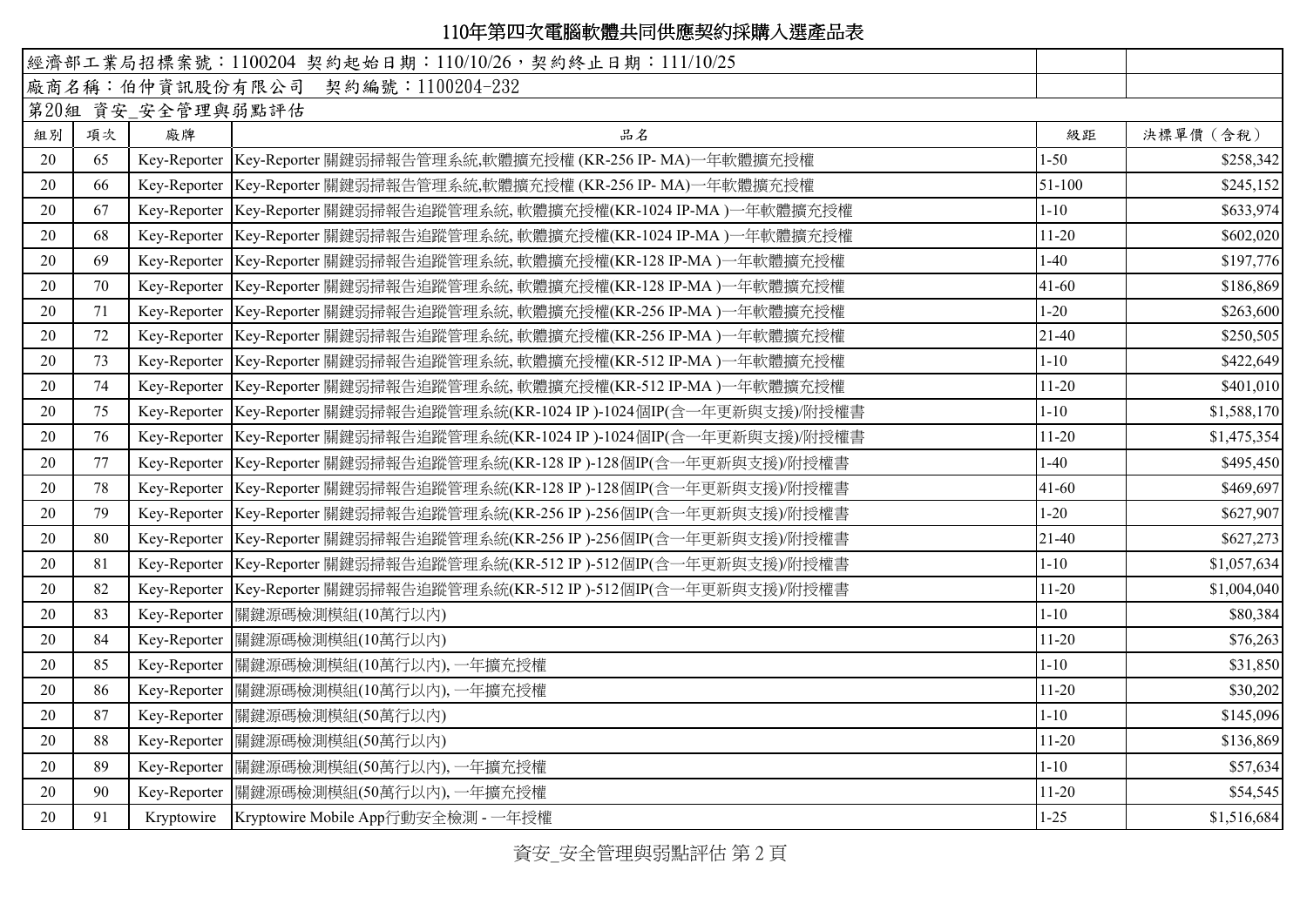|    | 經濟部工業局招標案號: 1100204 契約起始日期: 110/10/26, 契約終止日期: 111/10/25 |                      |                                                             |           |             |  |
|----|----------------------------------------------------------|----------------------|-------------------------------------------------------------|-----------|-------------|--|
|    |                                                          |                      | 廠商名稱:伯仲資訊股份有限公司 契約編號:1100204-232                            |           |             |  |
|    |                                                          | 第20組 資安_安全管理與弱點評估    |                                                             |           |             |  |
| 組別 | 項次                                                       | 廠牌                   | 品名                                                          | 級距        | 決標單價 (含稅)   |  |
| 20 | 92                                                       | LeaLea<br>Technology | LeaLeaTechnology 資訊安全管理系統                                   | $1 - 100$ | \$294,237   |  |
| 20 | 93                                                       | LeaLea<br>Technology | LeaLeaTechnology 資訊安全管理系統一年續約授權                             | $1 - 100$ | \$82,912    |  |
| 20 | 94                                                       | LeaLea<br>Technology | LeaLeaTechnology 資訊安全管理系統模組                                 | $1 - 100$ | \$259,353   |  |
| 20 | 95                                                       |                      | Leukocyte-Lab ArgusHack - 劇本型自動化入侵與攻擊模擬平台(BAS) 單機部署基礎版一年授權版 | $1 - 10$  | \$640,121   |  |
| 20 | 96                                                       |                      | Leukocyte-Lab ArgusHack - 劇本型自動化入侵與攻擊模擬平台(BAS) 單機部署完整版一年授權版 | $1 - 10$  | \$1,280,243 |  |
| 20 | 97                                                       |                      | Leukocyte-Lab ArgusHack - 劇本型自動化入侵與攻擊模擬平台(BAS) 混合部署基礎版一年授權版 | $1 - 10$  | \$1,946,491 |  |
| 20 | 98                                                       |                      | Leukocyte-Lab ArgusHack - 劇本型自動化入侵與攻擊模擬平台(BAS) 混合部署完整版一年授權版 | $1 - 2$   | \$3,892,983 |  |
| 20 | 102                                                      | Lucent Sky           | Lucent Sky AVM E1 AD 整合加購模組-一年軟體續約                          | $1 - 10$  | \$79,373    |  |
| 20 | 103                                                      | Lucent Sky           | Lucent Sky AVM E1 AD 整合加購模組(E1 only)-附加元件-一年訂閱軟體授權          | $1 - 10$  | \$88,473    |  |
| 20 | 104                                                      | Lucent Sky           | Lucent Sky AVM E1 一年續約-E1企業版 (一個Core 程式數/5 User 使用者)        | $1 - 10$  | \$1,599,596 |  |
| 20 | 105                                                      | Lucent Sky           | Lucent Sky AVM E1 一年訂閱軟體授權-E1企業版 (一個Core 程式數/5 User 使用者)    | $1 - 10$  | \$1,776,542 |  |
| 20 | 106                                                      | Lucent Sky           | Lucent Sky AVM E1 加購API存取權限模組-一年軟體續約                        | $1 - 10$  | \$159,454   |  |
| 20 | 107                                                      | Lucent Sky           | Lucent Sky AVM E1 加購API存取權限模組(E1 Only)-附加元件-一年軟體授權          | $1 - 10$  | \$176,946   |  |
| 20 | 108                                                      | Lucent Sky           | Lucent Sky AVM E3 一年續約-企業進階版 (一個Core 程式數/5 User 使用者)        | $1 - 10$  | \$1,998,989 |  |
| 20 | 109                                                      | Lucent Sky           | Lucent Sky AVM E3 一年訂閱軟體授權-企業進階版 (一個Core 程式數/5 User 使用者)    | $1 - 10$  | \$2,221,436 |  |
| 20 | 110                                                      | Lucent Sky           | Lucent Sky AVM E3 通用修正模組-附加元件 一年訂閱授權                        | $1 - 10$  | \$353,893   |  |
| 20 | 111                                                      | Lucent Sky           | Lucent Sky AVM On-Demand 單次程式碼掃描授權-單次掃描授權(25萬行內)            | $1 - 10$  | \$88,473    |  |
| 20 | 112                                                      | Lucent Sky           | Lucent Sky AVM On-Demand 單次程式碼掃描授權組-單次授權(50萬行程式內)           | $1 - 10$  | \$149,141   |  |
| 20 | 113                                                      | Lucent Sky           | Lucent Sky AVM S1 一年標準版續約 (一個Core 程式數/5 User 使用者)           | $1 - 10$  | \$1,128,362 |  |

資安\_安全管理與弱點評估 第 3 頁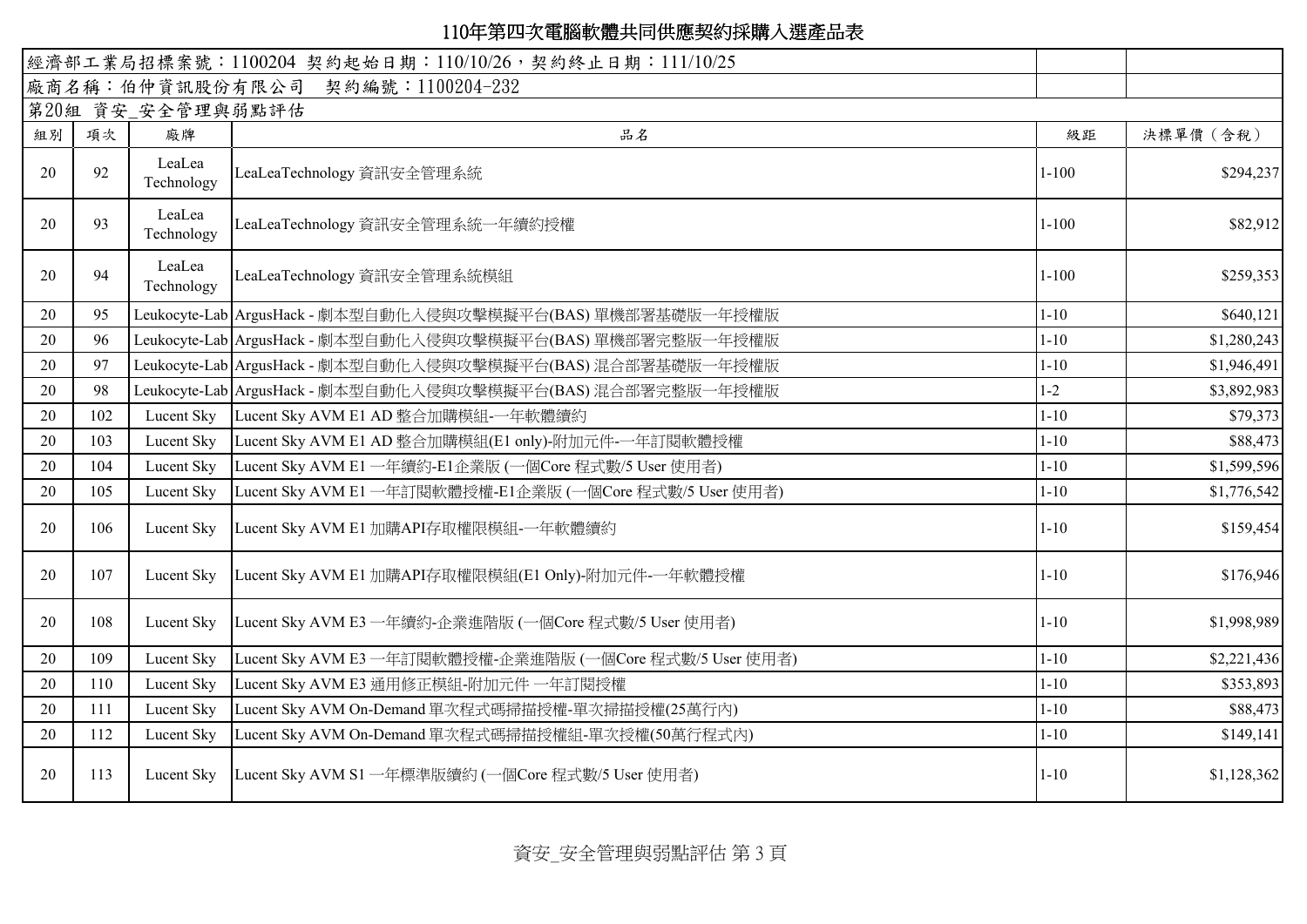|    |     |                   | 經濟部工業局招標案號: 1100204 契約起始日期: 110/10/26, 契約終止日期: 111/10/25                                                                                                                       |          |             |
|----|-----|-------------------|--------------------------------------------------------------------------------------------------------------------------------------------------------------------------------|----------|-------------|
|    |     |                   | 廠商名稱:伯仲資訊股份有限公司 契約編號:1100204-232                                                                                                                                               |          |             |
|    |     | 第20組 資安_安全管理與弱點評估 |                                                                                                                                                                                |          |             |
| 組別 | 項次  | 廠牌                | 品名                                                                                                                                                                             | 級距       | 決標單價 (含稅)   |
| 20 | 114 | Lucent Sky        | Lucent Sky AVM S1 一年訂閱軟體授權-標準版(一個Core 程式數/5 User 使用者)                                                                                                                          | $1 - 10$ | \$1,331,648 |
| 20 | 115 | Lucent Sky        | Lucent Sky AVM S1 每增加 5 User 使用者-一年軟體訂閱授權                                                                                                                                      | $1 - 10$ | \$52,578    |
| 20 | 116 | Lucent Sky        | Lucent Sky AVM S1 每增加一個Core 程式數-一年軟體訂閱授權                                                                                                                                       | $1 - 10$ | \$212,841   |
| 20 | 117 | McAfee            | McAfee Threat Intelligence Exchange (McAfee TIE 威脅情資共享平台最新版一年軟體授權)                                                                                                             | 5-250    | \$758       |
| 20 | 118 | McAfee            | McAfee Threat Intelligence Exchange (McAfee TIE 威脅情資共享平台最新版一年軟體授權)                                                                                                             | 251-1000 | \$505       |
| 20 | 119 | McAfee            | McAfee 安全資訊及事件管理系統(SIEM)8核心VM版3合1或ESM/ELM/ELS/ERC/ACE(5選1)新購軟體授權一年                                                                                                             | $1 - 12$ | \$2,761,375 |
| 20 | 120 | McAfee            | McAfee 安全資訊及事件管理系統(SIEM)8核心VM版3合1或ESM/ELM/ELS/ERC/ACE(5選1)軟體更新授權一年                                                                                                             | $1 - 12$ | \$476,239   |
| 20 | 121 | Micro Focus       | Micro Focus Business Process Monitor Transaction Premium Edition Unlimited Locations (主動模擬監控高級版)                                                                               | 1-99     | \$88,979    |
| 20 | 122 | Micro Focus       | MICTO FOCUS BUSINESS PTOCESS MONITOT TRANSACTION PTEMIUM EQUION UNIIMITEC LOCATIONS (土動俣擬監控局級版)一平戦履力<br>迅压再始慢慢                                                                 | 1-99     | \$19,211    |
| 20 | 123 | Micro Focus       | Micro Focus Cloud Optimizer Premium Edition Operating System Instance 50 Pack (跨平台虛擬化效能管理高級版)                                                                                  | 1-99     | \$195,147   |
| 20 | 124 | Micro Focus       | Micro Focus Cloud Optimizer Premium Edition Operating System Instance 50 Pack (跨平百庫擬化双胞官理尚級版)<br>一平軟<br>典北级卫宙站场棚                                                               | 1-99     | \$43,478    |
| 20 | 125 | Micro Focus       | Micro Focus Data Center Automation Premium Edition Suite 10 Units (資料中心自動化高級版)                                                                                                 | $1 - 10$ | \$900,865   |
| 20 | 126 | Micro Focus       | Micro Focus Data Center Automation Premium Edition Suite 10 Units (資料中心自動化高級版) 一年軟體升級及更新授權                                                                                     | 1-99     | \$200,202   |
| 20 | 127 | Micro Focus       | Micro Focus Hybrid Cloud Management Suite Premium Edition 10 Units (混合雲管理平台高級版)                                                                                                | $1 - 10$ | \$659,252   |
| 20 | 128 | Micro Focus       | Micro Focus Hybrid Cloud Management Suite Premium Edition 10 Units (混合雲管理平台高級版)<br>一年軟體升級及更新授權                                                                                 | $1-99$   | \$146,613   |
| 20 | 129 | Micro Focus       | Micro Focus Network Automation Ultimate Edition 50 Node Pack (網路組態變更與自動化系統)                                                                                                    | $1 - 10$ | \$447,927   |
| 20 | 130 | Micro Focus       | Micro Focus Network Node Manager i Premium Edition 50 Node Pack (網路故障與效能管理系統)                                                                                                  | 1-99     | \$264,914   |
| 20 | 131 | Micro Focus       | iviicro Focus Network Node Manager i Premium Edition 50 Node Pack (神路政庫架双距日理系統) 一平駅脰丌叙及史新ff                                                                                    | 1-99     | \$58,645    |
| 20 | 132 | Micro Focus       | Micro Focus Network Operations Management Suite Premium Edition 10 Units (網路維運管理高級版)<br>  MICro Focus Network Operations Management Suite Premium Edition To Units (網路經理官理高級成) | 1-99     | \$59,656    |
| 20 | 133 | Micro Focus       |                                                                                                                                                                                | 1-99     | \$13,145    |
| 20 | 134 | Micro Focus       | Micro Focus Operations Bridge Business Value Dashboard Add-On 15 Dashboard Pack (維運戰情室平台之業務儀表模組)                                                                               | $1 - 10$ | \$1,240,620 |

資安\_安全管理與弱點評估 第 4 頁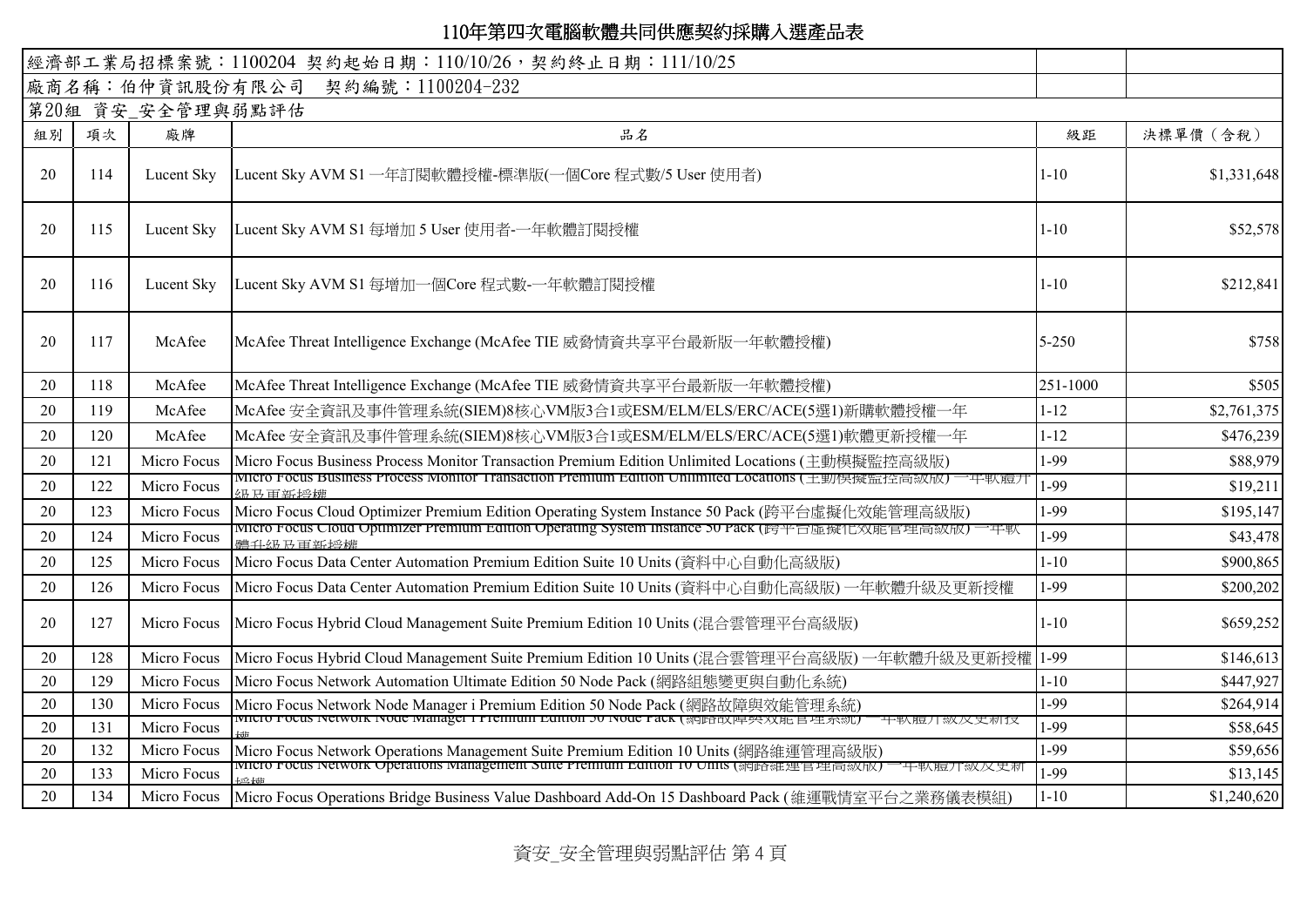|    |                   |                 | 經濟部工業局招標案號: 1100204 契約起始日期: 110/10/26, 契約終止日期: 111/10/25                                                                                                               |          |             |  |  |  |
|----|-------------------|-----------------|------------------------------------------------------------------------------------------------------------------------------------------------------------------------|----------|-------------|--|--|--|
|    |                   | 廠商名稱:伯仲資訊股份有限公司 | 契約編號: 1100204-232                                                                                                                                                      |          |             |  |  |  |
|    | 第20組 資安_安全管理與弱點評估 |                 |                                                                                                                                                                        |          |             |  |  |  |
| 組別 | 項次                | 廠牌              | 品名                                                                                                                                                                     | 級距       | 決標單價 (含稅)   |  |  |  |
| 20 | 135               | Micro Focus     | Micro Focus Operations Bridge Business Value Dashboard Add-On 15 Dashboard Pack (維運戰情室平台之業務儀表模組)<br>年軟體升級及更新授權                                                         | 1-99     | \$273,003   |  |  |  |
| 20 | 136               | Micro Focus     | Micro Focus Operations Bridge Management Pack 5 Pack OS Instance (維運戰情室平台之擴充管理套件)<br>MICTO Focus Operations Bridge Management Pack 5 Pack OS Instance (維理戦頂至平台之癲九官理套件) | 1-99     | \$271,992   |  |  |  |
| 20 | 137               | Micro Focus     |                                                                                                                                                                        | 1-99     | \$60,162    |  |  |  |
| 20 | 138               | Micro Focus     | Micro Focus Operations Bridge Premium Edition 30 Unit (維運戰情室平台高級版)                                                                                                     | $1 - 10$ | \$979,778   |  |  |  |
| 20 | 139               | Micro Focus     | Micro Focus Operations Bridge Premium Edition 30 Unit (維運戰情室平台高級版) - 1年訂閱                                                                                              | $1 - 10$ | \$489,383   |  |  |  |
| 20 | 140               | Micro Focus     | Micro Focus Operations Bridge Premium Edition 30 Unit (維運戰情室平台高級版) 一年軟體升級及更新授權                                                                                         | 1-99     | \$219,414   |  |  |  |
| 20 | 141               | Micro Focus     | Micro Focus Operations Bridge Suite Express Edition 5 Node Pack (系統監控管理)                                                                                               | 1-99     | \$114,220   |  |  |  |
| 20 | 142               | Micro Focus     | Micro Focus Operations Bridge Suite Express Edition 5 Node Pack (系統監控管理) 一年軟體升級及更新授權                                                                                   | 1-99     | \$25,278    |  |  |  |
| 20 | 143               | Micro Focus     | Micro Focus Operations Bridge Suite Premium Edition 5 Node Pack (維運戰情室平台高級版)                                                                                           | 1-99     | \$263,903   |  |  |  |
| 20 | 144               | Micro Focus     | Micro Focus Operations Bridge Suite Premium Edition 5 Node Pack (維運戰情室平台高級版)<br>一年軟體升級及更新授權                                                                            | 1-99     | \$58,645    |  |  |  |
| 20 | 145               | Micro Focus     | Micro Focus Operations Bridge Suite Ultimate Edition 50 Node Pack (維運戰情室平台終級版)                                                                                         | $1 - 10$ | \$3,877,654 |  |  |  |
| 20 | 146               | Micro Focus     | Micro Focus Operations Bridge Suite Ultimate Edition 50 Node Pack (維運戰情室平台終級版)<br>一年軟體升級及更新授權                                                                          | $1 - 10$ | \$861,476   |  |  |  |
| 20 | 147               | Micro Focus     | Micro Focus Operations Bridge System Collector Add-on 5 OSI Pack(維運戰情室平台之系統監控模組)<br>micro Focus Operations Bridge System Collector Add-on 5 OSI Pack(離理戦頂至平古之系統監控保紐)   | 1-99     | \$186,047   |  |  |  |
| 20 | 148               | Micro Focus     | 平戦腹丌叙及史                                                                                                                                                                | 1-99     | \$41,456    |  |  |  |
| 20 | 149               | Micro Focus     | Micro Focus Operations Bridge Ultimate 50 Edition Unit (維運戰情室平台終級版)                                                                                                    | $1 - 10$ | \$3,877,654 |  |  |  |
| 20 | 150               | Micro Focus     | Micro Focus Operations Bridge Ultimate 50 Edition Unit (維運戰情室平台終級版)一年軟體升級及更新授權                                                                                         | $1 - 10$ | \$827,098   |  |  |  |
| 20 | 151               | Micro Focus     | Micro Focus Operations Bridge Ultimate Edition 50 Unit 維運戰情室平台終級版) - 1年訂閱                                                                                              | $1 - 10$ | \$1,633,974 |  |  |  |
| 20 | 152               | Micro Focus     | Micro Focus Operations Orchestration 10 Unit (伺服器和存儲設備之維運自動化)                                                                                                          | 1-99     | \$203,236   |  |  |  |
| 20 | 153               | Micro Focus     | Micro Focus Operations Orchestration 10 Unit (伺服器和存儲設備之維運自動化) 一年軟體升級及更新授權                                                                                              | 1-99     | \$45,501    |  |  |  |
| 20 | 154               | Micro Focus     | Micro Focus Real User Monitor Premium Edition真實用戶監控高級版                                                                                                                 | $1 - 10$ | \$2,256,825 |  |  |  |
| 20 | 155               | Micro Focus     | Micro Focus Real User Monitor Premium Edition真實用戶監控高級版 一年軟體升級及更新授權                                                                                                     | $1 - 10$ | \$501,517   |  |  |  |
| 20 | 156               | Micro Focus     | Micro Focus Service Manager Enterprise Suite with Connect-It Connectors and Knowledge Management Concurrent User (資訊<br>服務台與ITIL維運管理)                                  | 1-99     | \$279,070   |  |  |  |
| 20 | 157               | Micro Focus     | Micro Focus Service Manager Enterprise Suite with Connect-It Connectors and Knowledge Management Concurrent User (資訊<br>服務台與ITIL維運管理) - 1年訂閱                           | 1-99     | \$88,979    |  |  |  |
| 20 | 158               | Micro Focus     | Micro Focus Service Manager Enterprise Suite with Connect-It Connectors and Knowledge Management Concurrent User (資訊<br>服務台與ITIL維運管理)一年軟體升級及更新授權                       | 1-99     | \$61,678    |  |  |  |
| 20 | 159               | Micro Focus     | Micro Focus Service Manager Smart Analytics Module Concurrent User (資訊服務台之智慧分析擴充套件)                                                                                    | 1-99     | \$89,990    |  |  |  |
| 20 | 160               | Micro Focus     | Micro Focus Service Manager Smart Analytics Module Concurrent User (資訊服務台之智慧分析擴充套件) - 1年訂閱                                                                             | 1-99     | \$24,267    |  |  |  |

資安\_安全管理與弱點評估 第 5 頁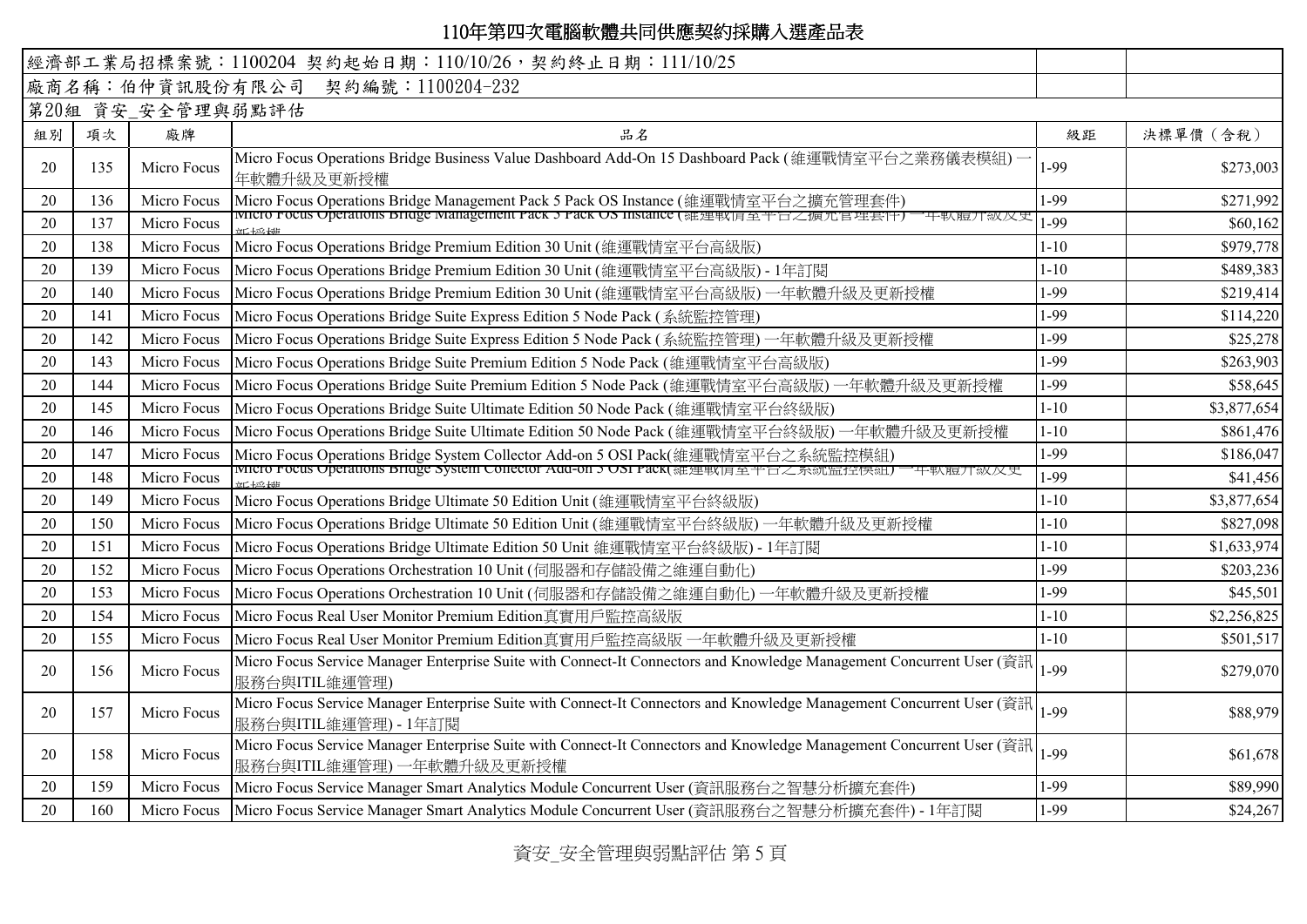|    |                   |                       | 經濟部工業局招標案號: 1100204 契約起始日期: 110/10/26, 契約終止日期: 111/10/25                                    |           |             |  |  |  |  |
|----|-------------------|-----------------------|---------------------------------------------------------------------------------------------|-----------|-------------|--|--|--|--|
|    |                   |                       | 廠商名稱:伯仲資訊股份有限公司 契約編號:1100204-232                                                            |           |             |  |  |  |  |
|    | 第20組 資安_安全管理與弱點評估 |                       |                                                                                             |           |             |  |  |  |  |
| 組別 | 項次                | 廠牌                    | 品名                                                                                          | 級距        | 決標單價 (含稅)   |  |  |  |  |
| 20 | 161               | Micro Focus           | MICTO FOCUS Service Manager Smart Analytics Module Concurrent User (頁訊服務盲乙省慧汀忻擴允套件) 一年歌腹井級及 | 1-99      | \$19,211    |  |  |  |  |
| 20 | 162               | Micro Focus           | Micro Focus Solutions Business Manager Concurrent User (業務流程工具同時上線人數)                       | 1-99      | \$107,179   |  |  |  |  |
| 20 | 163               | Micro Focus           | Micro Focus Solutions Business Manager Production Server (業務流程工具伺服器)                        | 1-99      | \$107,179   |  |  |  |  |
| 20 | 164               | Micro Focus           | Micro Focus Universal Discovery 10 Unit (CMDB和組態自動化收集)                                      | 1-99      | \$203,236   |  |  |  |  |
| 20 | 165               | Micro Focus           | Micro Focus Universal Discovery 10 Unit (CMDB和組態自動化收集) - 3個月訂閱                              | 1-99      | \$30,334    |  |  |  |  |
| 20 | 166               | Micro Focus           | Micro Focus Universal Discovery 10 Unit (CMDB和組態自動化收集) 一年軟體升級及更新授權                          | 1-99      | \$45,501    |  |  |  |  |
| 20 | 186               | SecurityScorec<br>ard | SecurityScorecard資安風險管理系統(第三方風險管理,1+10個Domains)一年訂閱                                         | $1 - 30$  | \$1,279,879 |  |  |  |  |
| 20 | 187               | SecurityScorec<br>ard | SecurityScorecard資安風險管理系統(自我監控, 1+5 個Domains)一年訂閱                                           | $1 - 50$  | \$723,761   |  |  |  |  |
| 20 | 188               | SecurityScorec<br>ard | SecurityScorecard資安風險管理系統(風險管理擴充模組+10個Domains)一年訂閱                                          | $1 - 30$  | \$947,219   |  |  |  |  |
| 20 | 189               | TeamT5                | ThreatSonar進階持續威脅程式鑑識工具專業版(支援Linux/MacOS/100 Credits/一年授權)                                  | $1 - 250$ | \$156,690   |  |  |  |  |
| 20 | 190               | TeamT5                | ThreatSonar進階持續威脅程式鑑識工具標準版(支援Windows/50 Credits/一年授權)                                       | $1 - 500$ | \$77,856    |  |  |  |  |
| 20 | 191               | TeamT5                | ThreatVision威脅情資訂閱平台標準版(2個帳號授權/1年授權)                                                        | $1 - 5$   | \$2,507,078 |  |  |  |  |
| 20 | 192               | TeamT5                | ThreatVision進階持續威脅(APT)辨識平台標準版(2個帳號授權/1年授權)                                                 | $1 - 20$  | \$587,462   |  |  |  |  |
| 20 | 193               | Tenable Inc.          | Nessus Professional (專業版), 含一年內軟體授權、資料庫更新及進階服務。                                             | $1 - 10$  | \$128,918   |  |  |  |  |
| 20 | 194               | 中華資安國際<br>股份有限公司      | 中華資安弱點掃描追蹤平台_主機弱點掃描系統模組                                                                     | $1 - 50$  | \$193,630   |  |  |  |  |
| 20 | 195               | 中華資安國際<br>股份有限公司      | 中華資安弱點掃描追蹤平台_主機弱點掃描系統模組(MA授權)                                                               | $1 - 50$  | \$96,562    |  |  |  |  |
| 20 | 196               | 中華資安國際<br>股份有限公司      | 中華資安弱點掃描追蹤平台_網頁弱點掃描系統模組                                                                     | $1 - 50$  | \$290,698   |  |  |  |  |
| 20 | 197               | 中華資安國際<br>股份有限公司      | 中華資安弱點掃描追蹤平台_網頁弱點掃描系統模組_MA授權                                                                | $1 - 50$  | \$145,096   |  |  |  |  |
| 20 | 198               | 中華資安國際<br>股份有限公司      | 中華資安弱點掃描追蹤管理平台                                                                              | $1 - 10$  | \$1,455,511 |  |  |  |  |
| 20 | 199               | 中華資安國際<br>股份有限公司      | 中華資安弱點掃描追蹤管理平台MA授權                                                                          | $1 - 10$  | \$290,698   |  |  |  |  |
| 20 | 200               | 中華資安國際<br>股份有限公司      | 社交工程演練平台_進階版                                                                                | $1 - 10$  | \$1,146,613 |  |  |  |  |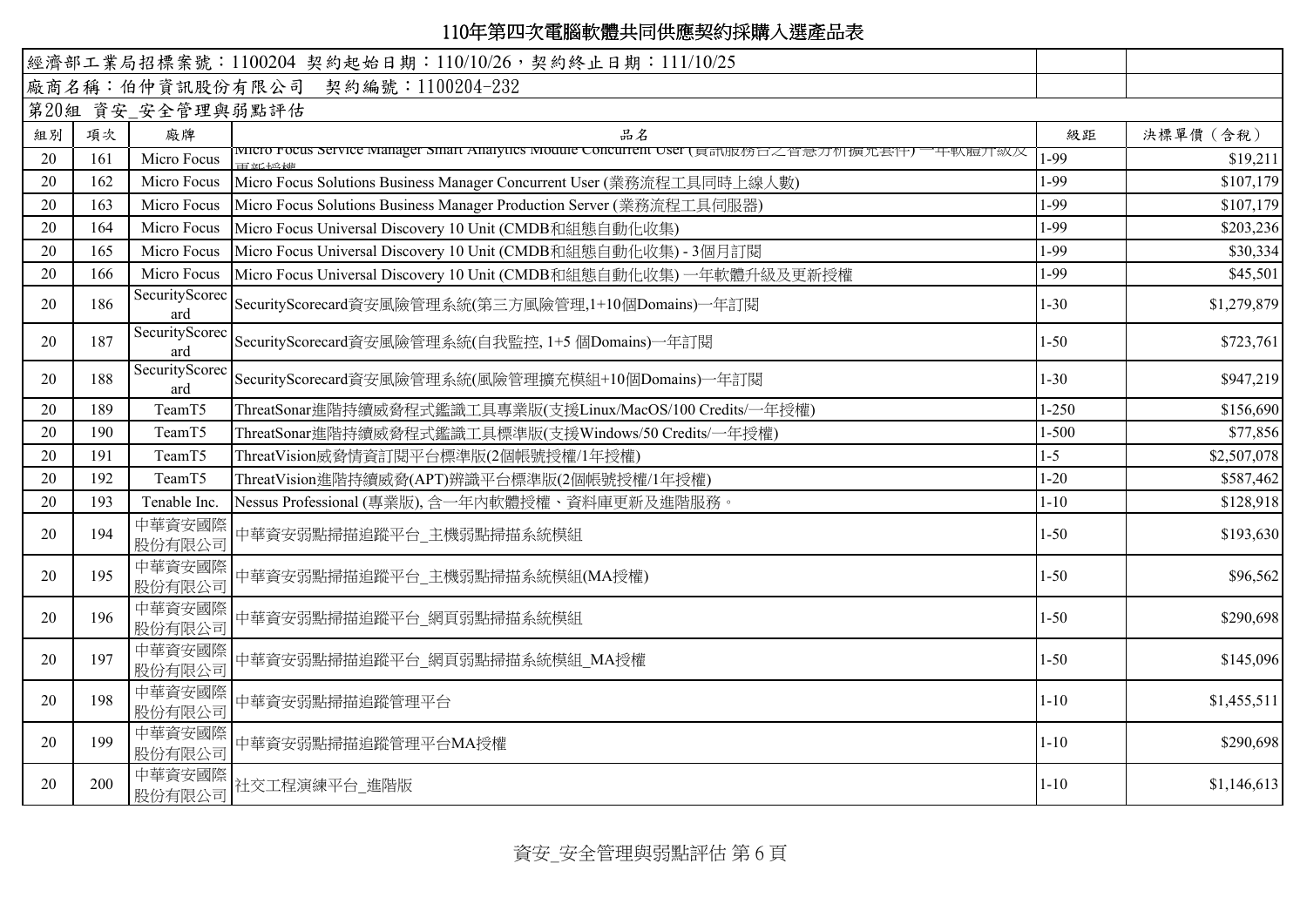| 廠商名稱:伯仲資訊股份有限公司 契約編號:1100204-232<br>第20組 資安 安全管理與弱點評估<br>決標單價 (含稅)<br>項次<br>廠牌<br>品名<br>級距<br>組別<br>中華資安國際<br>社交工程演練平台_高階版<br>20<br>201<br>$1 - 10$<br>股份有限公司<br>叡揚資訊股份<br>202<br>$1 - 100$<br>20<br>應用系統/行動應用APP 資安檢測服務包<br>有限公司<br>叡揚資訊股份<br>203<br>$1 - 100$<br>20<br>資安知識管理平台<br>有限公司<br>宏碁資訊服務<br>$1 - 10$<br>213<br>AEBSBI 網路行為稽核檢視<br>20<br>股份有限公司<br>宏碁資訊服務<br>$1 - 10$<br>214<br>20<br>AEBSBI 資訊安全風險評鑑管理(50IP )<br>股份有限公司<br>水豆盆図院月<br>$1 - 10$<br>20<br>215<br>限公司<br>資訊安全管理系統(ISMS)(5人版)<br>水量盈圆除有<br>$1 - 10$<br>20<br>216<br>資訊安全風險管理系統 (ISRM) (5人版)<br>限公司<br>(TWCC)<br>$1 - 50$<br>20<br>217<br>漢昕科技<br>BCCS 資安大師-管理系統工具授權 (一年訂閱)<br>$1 - 50$<br>20<br>218<br>BCCS資安大師-ISMS管理系統-旗艦10人版授權 (一年訂閱)<br>漢昕科技<br>$1 - 50$<br>20<br>219<br>漢昕科技<br>BCCS資安大師-ISMS管理系統-旗艦1人版授權 (一年訂閱)<br>$1 - 50$<br>20<br>220<br>BCCS資安大師-ISMS管理系統-旗艦20人版授權 (一年訂閱)<br>漢昕科技<br>$1 - 50$<br>20<br>漢昕科技<br>BCCS資安大師-ISMS管理系統-旗艦5人版授權(一年訂閱)<br>221<br>20<br>222<br>$1 - 50$<br>漢昕科技<br>BCCS資安大師-ISMS管理系統-雲端10人版授權 (一年訂閱)<br>$1 - 50$<br>20<br>223<br>漢昕科技<br>BCCS資安大師-ISMS管理系統-雲端1人版授權 (一年訂閱)<br>$1 - 50$<br>20<br>224<br>漢昕科技<br>BCCS資安大師-ISMS管理系統-雲端20人版授權 (一年訂閱)<br>225<br>$1 - 50$<br>20<br>漢昕科技<br>BCCS資安大師-ISMS管理系統-雲端5人版授權 (一年訂閱)<br>皓展資訊股份<br>226<br>$1 - 20$<br>20<br>ISMS 資訊資產風險評鑑系統(10人版授權)<br>有限公司<br>訊揚科技有限<br>227<br>20<br>弱點風險進階整合系統情資管理模組一年新購授權<br>$1 - 100$<br>公司 |  | 經濟部工業局招標案號:1100204 契約起始日期:110/10/26,契約終止日期:111/10/25 |             |
|-----------------------------------------------------------------------------------------------------------------------------------------------------------------------------------------------------------------------------------------------------------------------------------------------------------------------------------------------------------------------------------------------------------------------------------------------------------------------------------------------------------------------------------------------------------------------------------------------------------------------------------------------------------------------------------------------------------------------------------------------------------------------------------------------------------------------------------------------------------------------------------------------------------------------------------------------------------------------------------------------------------------------------------------------------------------------------------------------------------------------------------------------------------------------------------------------------------------------------------------------------------------------------------------------------------------------------------------------------------------------|--|------------------------------------------------------|-------------|
|                                                                                                                                                                                                                                                                                                                                                                                                                                                                                                                                                                                                                                                                                                                                                                                                                                                                                                                                                                                                                                                                                                                                                                                                                                                                                                                                                                       |  |                                                      |             |
|                                                                                                                                                                                                                                                                                                                                                                                                                                                                                                                                                                                                                                                                                                                                                                                                                                                                                                                                                                                                                                                                                                                                                                                                                                                                                                                                                                       |  |                                                      |             |
|                                                                                                                                                                                                                                                                                                                                                                                                                                                                                                                                                                                                                                                                                                                                                                                                                                                                                                                                                                                                                                                                                                                                                                                                                                                                                                                                                                       |  |                                                      |             |
|                                                                                                                                                                                                                                                                                                                                                                                                                                                                                                                                                                                                                                                                                                                                                                                                                                                                                                                                                                                                                                                                                                                                                                                                                                                                                                                                                                       |  |                                                      | \$1,161,780 |
|                                                                                                                                                                                                                                                                                                                                                                                                                                                                                                                                                                                                                                                                                                                                                                                                                                                                                                                                                                                                                                                                                                                                                                                                                                                                                                                                                                       |  |                                                      | \$162,791   |
|                                                                                                                                                                                                                                                                                                                                                                                                                                                                                                                                                                                                                                                                                                                                                                                                                                                                                                                                                                                                                                                                                                                                                                                                                                                                                                                                                                       |  |                                                      | \$386,249   |
|                                                                                                                                                                                                                                                                                                                                                                                                                                                                                                                                                                                                                                                                                                                                                                                                                                                                                                                                                                                                                                                                                                                                                                                                                                                                                                                                                                       |  |                                                      | \$205,258   |
|                                                                                                                                                                                                                                                                                                                                                                                                                                                                                                                                                                                                                                                                                                                                                                                                                                                                                                                                                                                                                                                                                                                                                                                                                                                                                                                                                                       |  |                                                      | \$221,436   |
|                                                                                                                                                                                                                                                                                                                                                                                                                                                                                                                                                                                                                                                                                                                                                                                                                                                                                                                                                                                                                                                                                                                                                                                                                                                                                                                                                                       |  |                                                      | \$161,456   |
|                                                                                                                                                                                                                                                                                                                                                                                                                                                                                                                                                                                                                                                                                                                                                                                                                                                                                                                                                                                                                                                                                                                                                                                                                                                                                                                                                                       |  |                                                      | \$203,539   |
|                                                                                                                                                                                                                                                                                                                                                                                                                                                                                                                                                                                                                                                                                                                                                                                                                                                                                                                                                                                                                                                                                                                                                                                                                                                                                                                                                                       |  |                                                      | \$201,719   |
|                                                                                                                                                                                                                                                                                                                                                                                                                                                                                                                                                                                                                                                                                                                                                                                                                                                                                                                                                                                                                                                                                                                                                                                                                                                                                                                                                                       |  |                                                      | \$637,007   |
|                                                                                                                                                                                                                                                                                                                                                                                                                                                                                                                                                                                                                                                                                                                                                                                                                                                                                                                                                                                                                                                                                                                                                                                                                                                                                                                                                                       |  |                                                      | \$97,068    |
|                                                                                                                                                                                                                                                                                                                                                                                                                                                                                                                                                                                                                                                                                                                                                                                                                                                                                                                                                                                                                                                                                                                                                                                                                                                                                                                                                                       |  |                                                      | \$979,778   |
|                                                                                                                                                                                                                                                                                                                                                                                                                                                                                                                                                                                                                                                                                                                                                                                                                                                                                                                                                                                                                                                                                                                                                                                                                                                                                                                                                                       |  |                                                      | \$381,193   |
|                                                                                                                                                                                                                                                                                                                                                                                                                                                                                                                                                                                                                                                                                                                                                                                                                                                                                                                                                                                                                                                                                                                                                                                                                                                                                                                                                                       |  |                                                      | \$530,839   |
|                                                                                                                                                                                                                                                                                                                                                                                                                                                                                                                                                                                                                                                                                                                                                                                                                                                                                                                                                                                                                                                                                                                                                                                                                                                                                                                                                                       |  |                                                      | \$80,890    |
|                                                                                                                                                                                                                                                                                                                                                                                                                                                                                                                                                                                                                                                                                                                                                                                                                                                                                                                                                                                                                                                                                                                                                                                                                                                                                                                                                                       |  |                                                      | \$816,987   |
|                                                                                                                                                                                                                                                                                                                                                                                                                                                                                                                                                                                                                                                                                                                                                                                                                                                                                                                                                                                                                                                                                                                                                                                                                                                                                                                                                                       |  |                                                      | \$326,593   |
|                                                                                                                                                                                                                                                                                                                                                                                                                                                                                                                                                                                                                                                                                                                                                                                                                                                                                                                                                                                                                                                                                                                                                                                                                                                                                                                                                                       |  |                                                      | \$329,424   |
| $\bullet$ . Additional object that the second policy is a finite second that $\bullet$                                                                                                                                                                                                                                                                                                                                                                                                                                                                                                                                                                                                                                                                                                                                                                                                                                                                                                                                                                                                                                                                                                                                                                                                                                                                                |  |                                                      | \$319,009   |

資安\_安全管理與弱點評估 第 7 頁